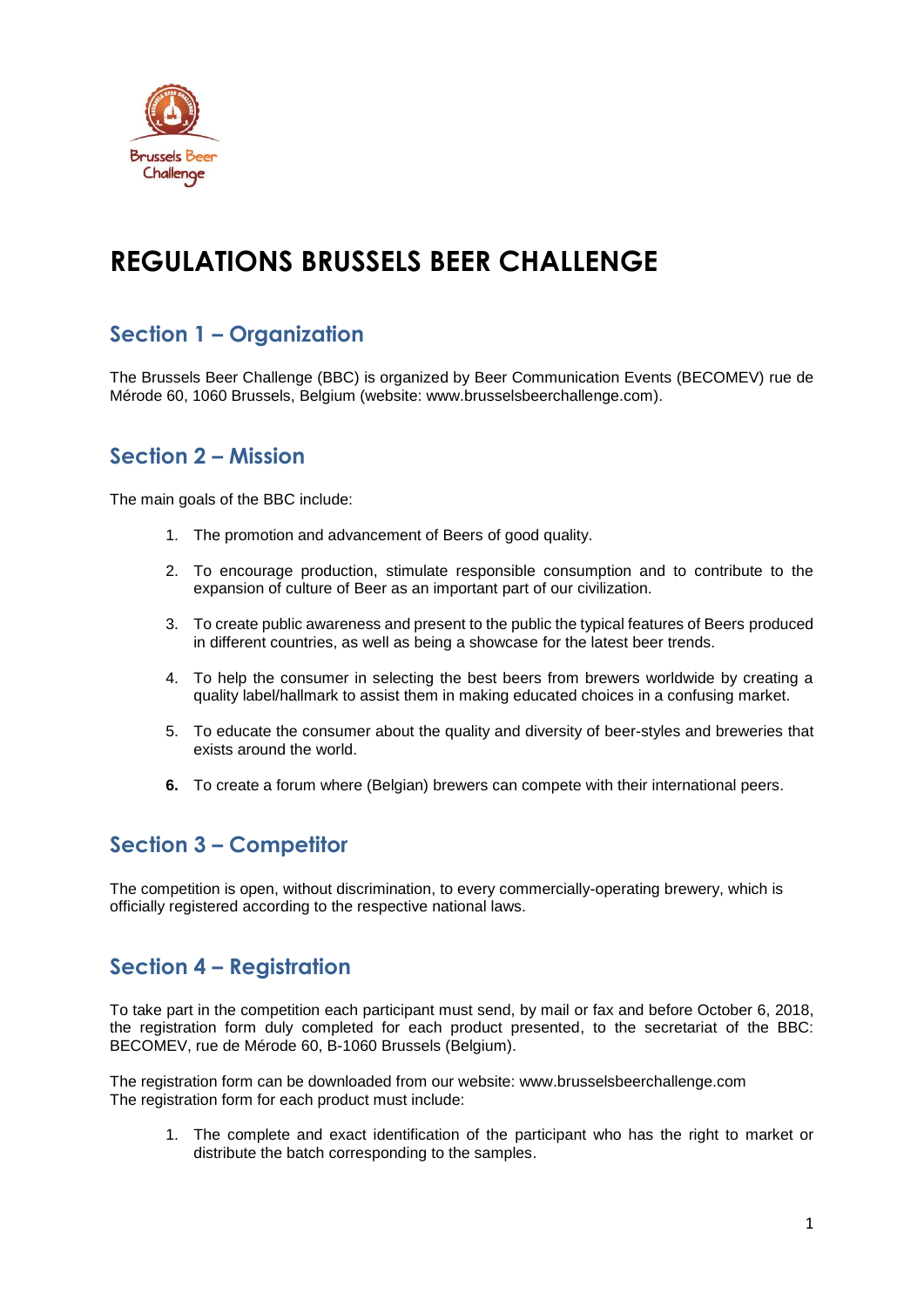

- 2. The exact designation of the product, in accordance with the regulations of the country.
- 3. The beer category under annex 1 (Beer categories). Sorting products in different categories.
- 4. Only completely filled out and duly signed forms including stating the beer category will be considered.
- 5. A copy of the form « Client File » duly filled in. This form is available on the website: www.brusselsbeerchallenge.com
- 6. A payment form filled out or proof of bank transfer for the cost of participation.

The indications listed on the registration form engage the responsibility of the author. The BBC may at any time verify the truthfulness by any legal means and take any action as it deems necessary.

# **Section 5 – Participation costs and terms of payment**

Beers - Participation cost is 165 € (registration before 31/08/2018) or 175€ (registration after 01/09/2018) per sample (For Belgian companies add 21 % VAT).

Payment can be made by bank transfer to BECOMEV BE39 0016 5981 7419 (Iban), GEBABEBB (Bank Identification Code) of the BNP Paribas Fortis (B-1000) or by credit card Visa/Eurocard or American Express by completing the payment slip.

These costs must be settled upon registration. If the cost of registration has not been received for a product it will not be allowed to participate.

# **Section 6 – Shipping of samples**

To be admitted to the competition following quantities must be sent in for to the secretariat of the BBC, BECOMEV, rue de Mérode 60, B-1060 Brussels (Belgium), before October 14, 2018.

| Bottle beer volume | least 0.5 liters<br>At | Less than 0.5 liters |
|--------------------|------------------------|----------------------|
| Number of bottles  |                        |                      |

These samples must be directly addressed (shipping, customs and taxes paid by sender). They must be accompanied by:

• a pro forma bill stating: Samples without commercial value

Samples that arrive late or that have not been correctly registered (section 4), or that don't correspond to the registered product will not be presented for the competition or returned. BBC is not responsible for late arrivals of samples.

To avoid breakages, the following measures are recommended:

- Wrap each bottle individually in a blister pack
- Place each bottle upright in a suitable packaging box
- Fill the free space in the box with a suitable packaging material.
- Label "Fragile" and "This side up" on each box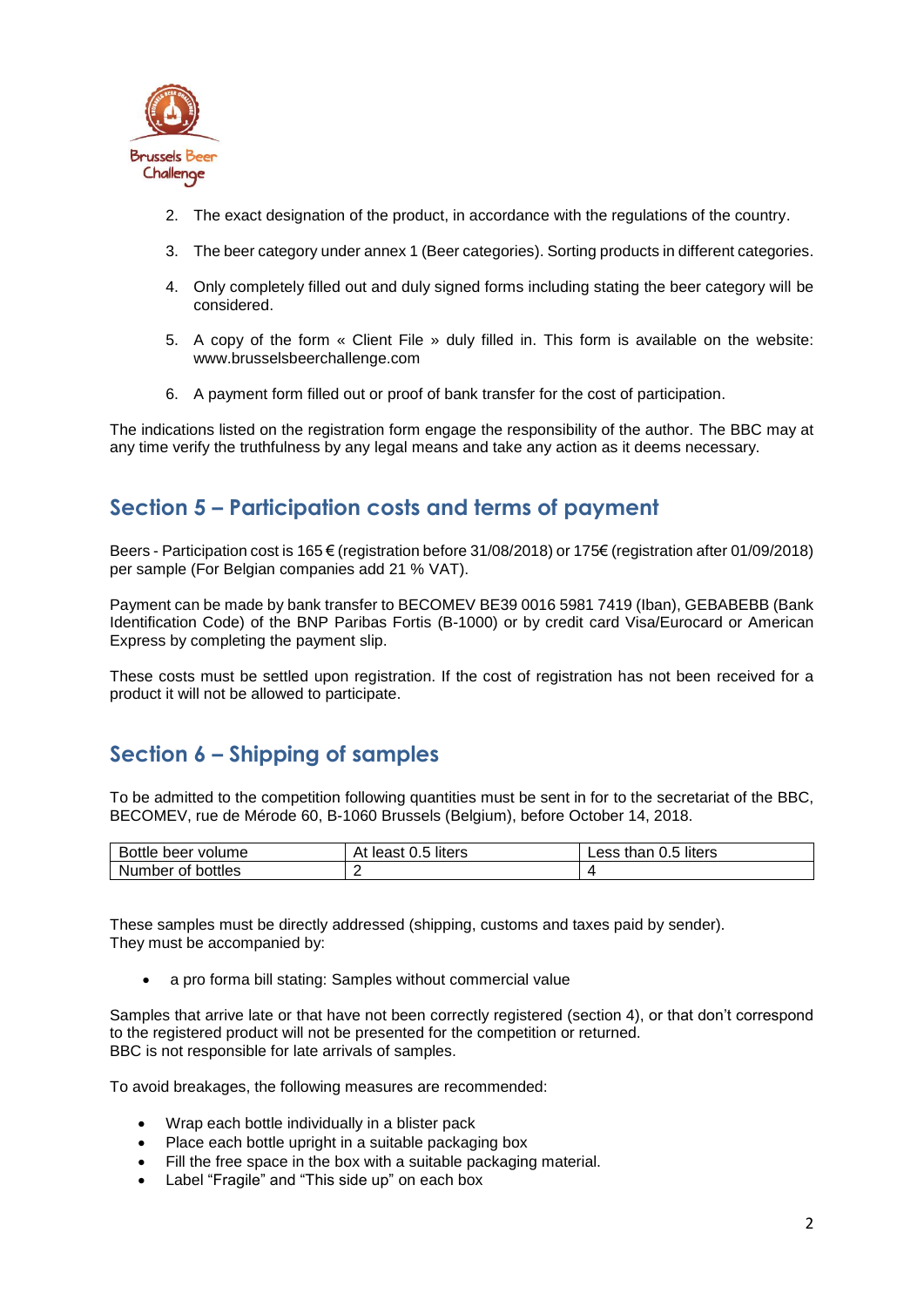

# **Section 7 – Control and stocking of samples received**

The BBC checks the shipments of Beer received and the official documents that accompany them, corrects any possible errors and refuses samples that do not correspond to the following regulations.

- The labeling of products made in the EU member states must comply with the Community regulations, and for other countries, this must conform to the regulations in force in the country of production.
- The BBC will sort the samples according to their (Section 4) declarations characteristics or, if necessary, by their obvious characteristics.
- The organizer will store the samples in a secure place under temperature and atmospheric conditions that will guarantee optimum storage.

The BBC is going to control the award-winning beers by comparing a selection of those products to an anonymously-bought sample from the same beer. A certified laboratory will be in charge of the comparative analysis and the comparative tasting (by a panel of independent beer tasters). In case of serious doubt or proven difference, the BBC reserves the right to cancel the awarded medal, to warn the relevant fraud services (or equivalent) and to expel the implicated producers from all competitions, organized by the BBC for a period of five years.

The BBC will inform the brewers involved.

### **Section 8 - Classification of Beers**

The samples are filled per series and presented to the jury after a check based on registration documents, and the accuracy of entries for each category.

# **Section 9 - Judging**

- 1. The submitted beers are judged by means of anonymous tasting performed by an international, experienced and independent jury appointed by the organizer.
- 2. Each beer in competition will be blind tasted by a minimum of 3 beer experts.
- 3. Beers in competition will be evaluated according to their ability to meet the Annex style guideline criteria.
- 4. All judges will use the same evaluation form provided by the Brussels Beer Challenge.
- 5. Evaluations will be conducted on an individual basis and not in groups.
- 6. Tasting glasses: a BBC tasting glass will be used by each judge.
- 7. Each judge table panel functions under the authority of a chairman appointed by the BBC, who is responsible for the smooth flowing of the tasting, checks the quality of beers served and the filling out of the score sheets and eventual attribution of points.

The BBC team will select judges from a list of internationally recognized brewers, consultants, industry suppliers and writers. These individuals have been selected on the basis of: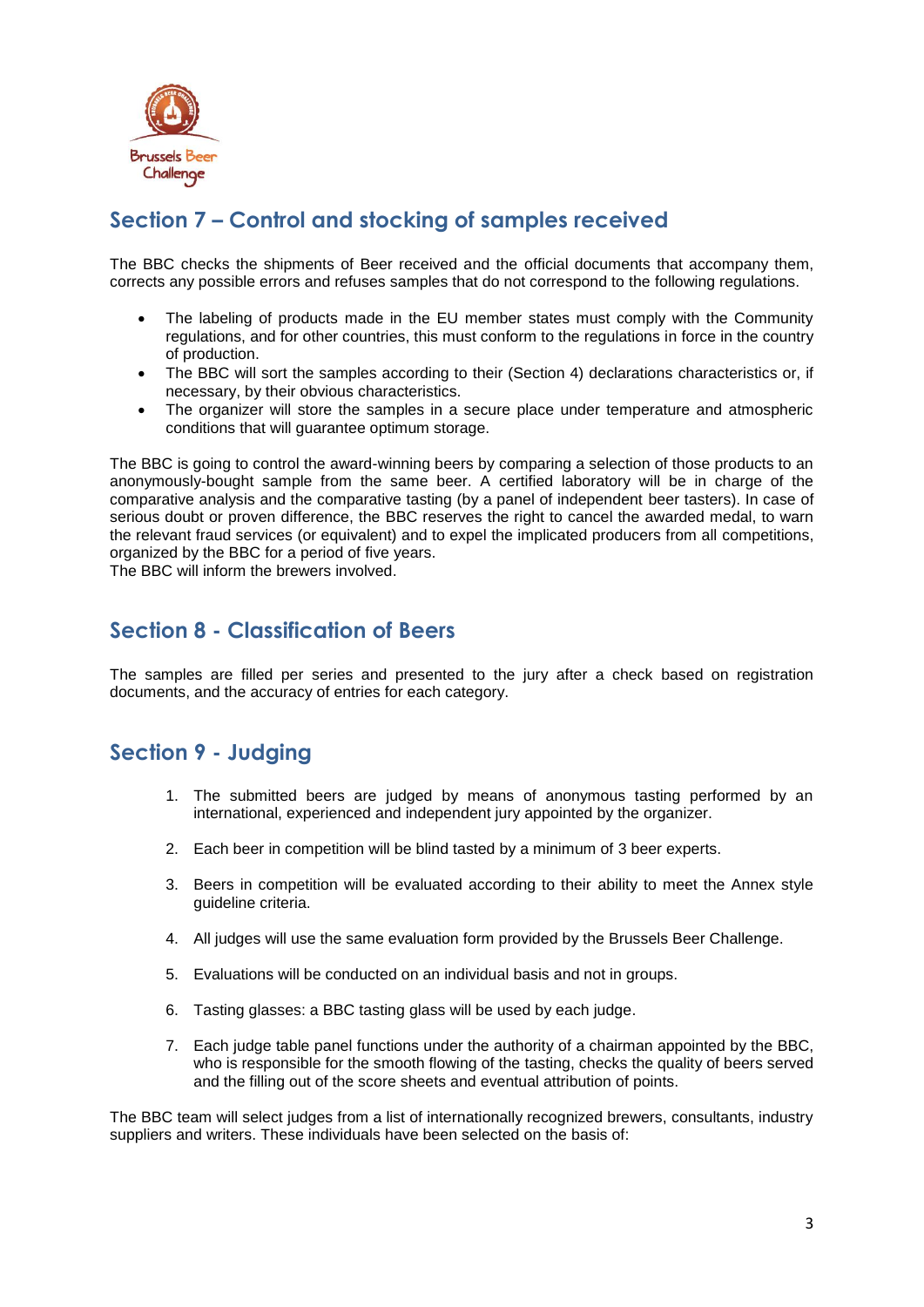

- 1. Industry and peer recognition;
- 2. Knowledge of beer styles and the brewing process;
- 3. Flavor perception;
- 4. Sensory training and prior judging or beer evaluation experience;
- 5. Judging demeanor.

# **Section 10 - Chairman's duty**

The judge panel chairman's duty is to ensure the smooth progress of the tasting of samples and:

- 1. Ensure the secrecy regarding the anonymity of the Beers;
- 2. Order a second tasting of a sample if it is deemed necessary.

# **Section 11 - Organization of the session**

The organizing committee of the BBC, which is composed of a director of operations and a general director, organizes the distribution of samples between the judge panels and the order of the tasting sessions.

# **Section 12 – Overall functioning of the commissions**

#### **1. Discipline**

As anonymity is a fundamental principle of the competition:

- a. During the tasting the judges are required to keep silent and avoid gestures or facial expressions that might give away their impressions.
- b. Before the serving of each sample, the score sheets that are handed out may bear technical information relative to the sample.
- c. The staff that collects the sheets ensures they have been correctly filled out.
- d. Jurors are not allowed to know the identification of a beer, its origins, price, points or awards, thus respecting total anonymity.

#### **2. Mode of operation**

Once the jury panels are formed, they will meet prior to judging to have their responsibilities and the judging process explained.

a. The panels are seated in a well aired, well lit and quiet hall where entry is prohibited to any person not directly involved with the judging sessions. Where possible the temperature is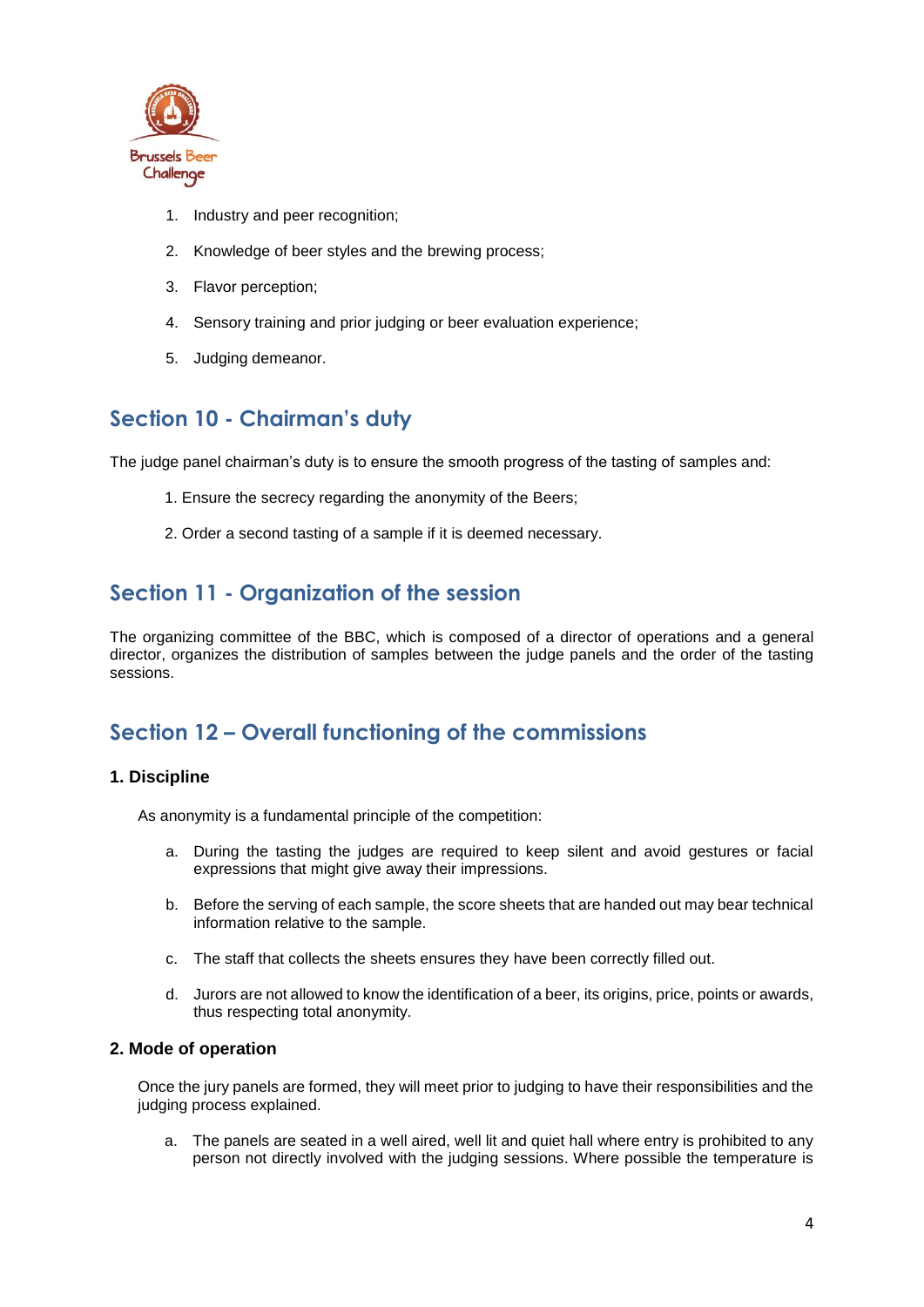

kept between 18°C and 22°C. Smoking and eating is not allowed. Perfume, aftershave and strong deodorant will be banned.

- b. The judge decides whether or not to spit out beer under evaluation.
- c. To assist to the judging process each judge will have the following available,:
	- Slices of white bread
	- Fresh water
- d. A second hall next door but out of the jurors' sight is reserved for serving of the beer samples. Smoking is not allowed here either.
- e. The beer will be poured by a trained festival staff member and will be served to the judge.
- f. The tasting sessions are held in the mornings. Each judge tastes a maximum 40 samples each day.
- g. The BBC guarantees optimal tasting conditions for the judges.

# **Section 13 – Order and temperature of presented Beers**

1. The purpose of the distribution of the Beers is to introduce to the commissions a homogenous successive set of samples. These series are examined in a rational order decided upon by the organizing committee in accordance with article 11.

2. Every morning before the first tasting session, it is recommended that for the palate calibration a beer of the same type as the series planned is presented to the tasters. This is a non-competing neutral tasting beer. This beer will be discussed by all judges.

3. The greatest efforts are made to ensure that the Beers are tasted at adequate serving temperatures. It is essential that all samples from the same category are tasted at the same temperature.

# **Section 14 – Description of the score sheet**

At the same time as the sample is served, each judge will receive the corresponding score sheet. The panel number must also be visible.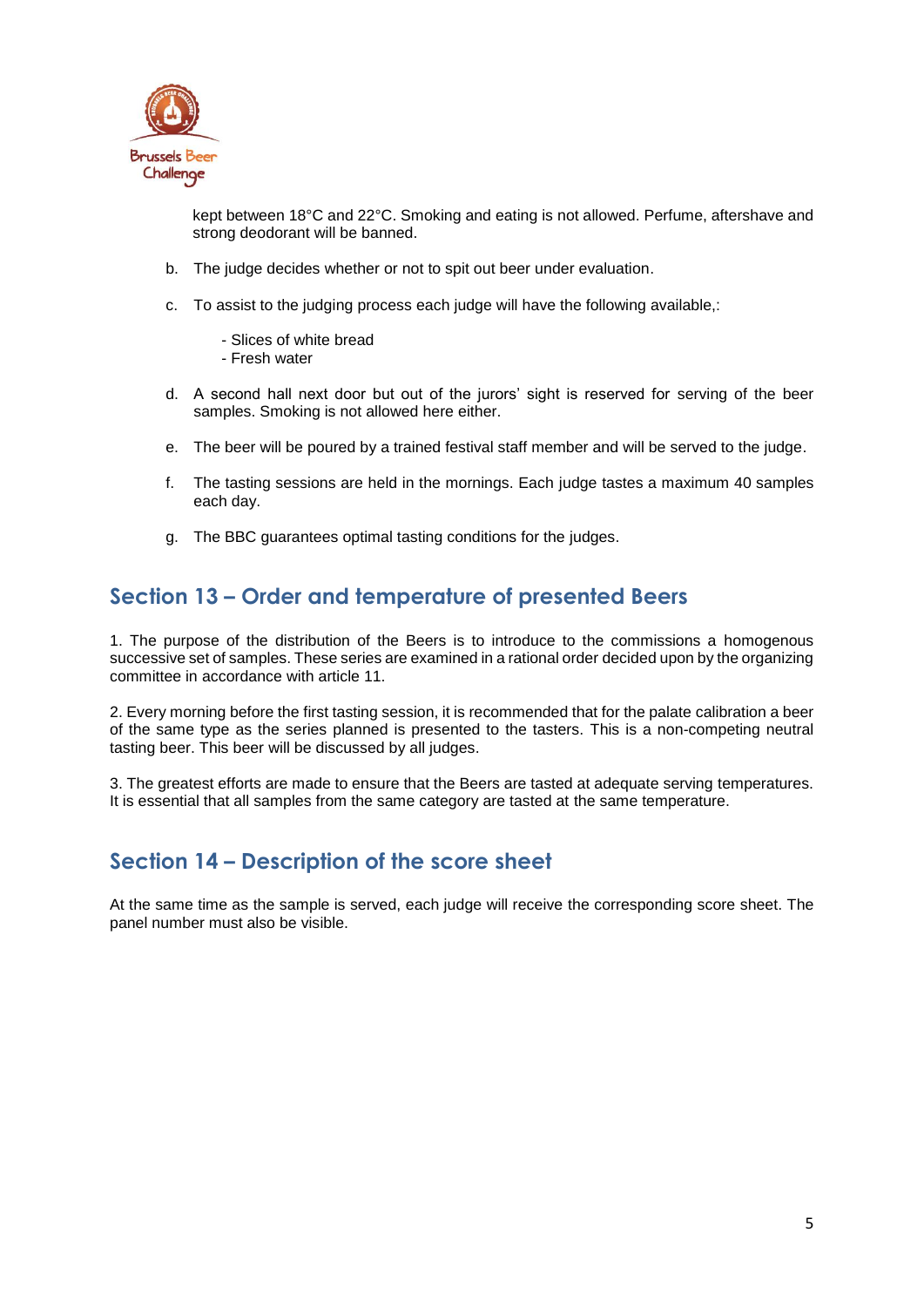| $\left\langle \epsilon \right\rangle$<br><b>Brussels Beer</b><br>Challenge |                                                                                                    |                 |               |                 |               |
|----------------------------------------------------------------------------|----------------------------------------------------------------------------------------------------|-----------------|---------------|-----------------|---------------|
|                                                                            | <b>Tasting Sheet</b>                                                                               | <b>JURY</b>     | <b>TASTER</b> | <b>FLIGHT</b>   | <b>SAMPLE</b> |
| <b>Brussels Beer</b>                                                       |                                                                                                    | <b>CATEGORY</b> |               |                 |               |
| Challenge                                                                  |                                                                                                    | <b>COMMENTS</b> |               |                 | <b>SCORE</b>  |
| <b>Appearance</b>                                                          | <b>Colour</b><br><b>Brightness</b><br><b>Foam</b><br><b>Carbonation</b>                            |                 |               |                 | /10           |
| <b>Aroma</b>                                                               | <b>Malt</b><br><b>Hops</b><br><b>Esters</b><br><b>Others</b>                                       |                 |               |                 | /12           |
| <b>Taste &amp; Body</b>                                                    | <b>General characteristics</b><br><b>Mouth Feel</b><br><b>After taste</b><br><b>Flavour Faults</b> |                 |               | <b>Contract</b> | /12           |
| <b>Technical Quality</b>                                                   | <b>Absence of major faults</b><br><b>Balance</b><br><b>Drinkability</b>                            |                 |               |                 | /10           |
| <b>Category</b>                                                            | <b>Appropriate for category</b>                                                                    |                 |               |                 | /6            |
| <b>FEEDBACK FOR THE BREWERS</b>                                            |                                                                                                    |                 |               |                 | /50           |

# **Section 15 – Role of the judges**

The judges verify and complete the information on the sheets relative to the sample. After sensory analysis of each sample the judge ticks the box on every line that corresponds to the appreciation of the given character. They then write any observations in the space reserved and return their sheet to the panel chairman. The opinion of the judges is final.

# **Section 16 – Transcription and calculation of results**

The BBC translates the judges score sheet assessments into final scores based on the scores resulting from the application of the methodology for distribution of medals, accredited by the Institute of Statistics of the Université catholique of Louvain.

These final scores will be returned to the brewer

# **Section 17 – Distribution of rewards**

#### **1. The Gold Medal and the Silver Medal**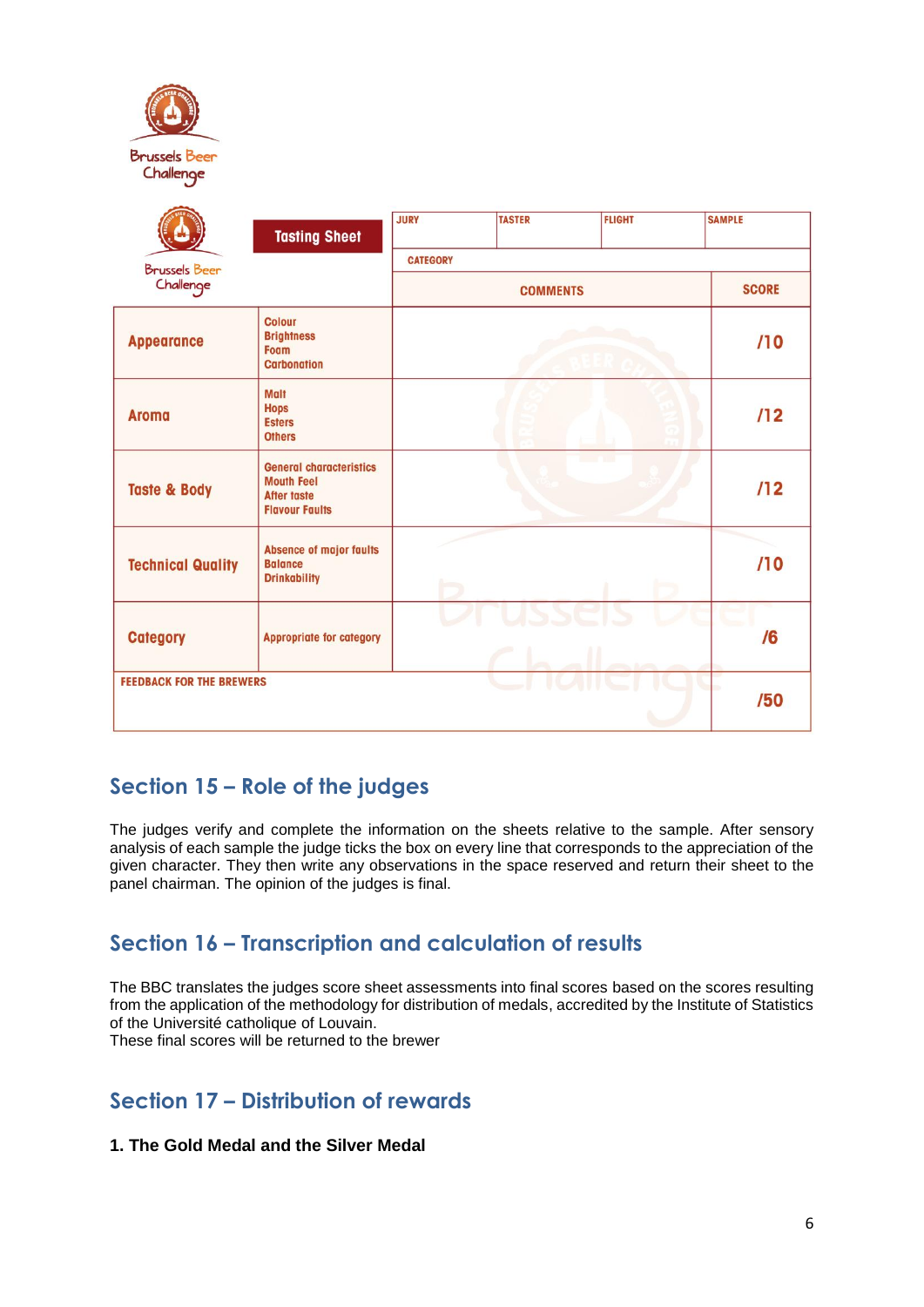

Samples that have received the highest scores, during the tasting and for each category, are awarded the following:

- A gold medal is only awarded to outstanding beers which stand out at every level and for all tasting criteria.
- A silver medal is a beer that stands out for its intrinsic quality by displaying an above average impression of finesse, balance and expression.
- A bronze medal is awarded to a beer with no faults, displaying clear quality features and definite balance.

#### **2. Special Trophies**

The BBC also awards additional trophies for the products that obtain the highest score in the following categories:

• Public award

Public Award: Those participants whose beers have been awarded gold are entitled to enter the public Award, a public tasting organized by BECOMEV or at another event chosen by the organizer, in the year in which they receive the award. To this end, participants must submit 48 bottles/cans of each prizewinning beer with contents of at least 0,5 l, or 72 bottles/cans if the content is less than 0,5 l,.

These trophies are complementary to those mentioned in paragraph 1.

All awards granted by the BBC within the framework of this competition, apply only to the awarded products by the producer or trader on the registration form (section 4 above) and from where the competing sample comes from.

# **Section 18 – Communication of awards**

The distinctions of award-winning products are displayed as follows:

#### **1. Awards**

a. Participants who have obtained a medal will be notified by official letter from the BBC. Each medal obtained constitutes:

- The official medal
- A certificate stating the nature of the distinction, the exact identity of the award winning product as well as the identity of the producer or dealer according to information provided on the registration form.

b. In addition, so that the producer can derive maximum benefit from winning the medal, the BBC offers for sale (and according to the rates in effect on the date the medal was awarded):

- Official BBC bottle stickers for the awarded product.
- The right to use the logo known as «*dispensation to reproduce logo*». This right is personal, and non-transferable. It is limited to the number of reproductions specifically asked for by the producer or dealer on the order form and is valid one year: starting from the official announcement of the results until the start of the next BBC.

The producer wishing to use the BBC logo on their labels or other supports must purchase this right called the «*dispensation to reproduce logo*» from the BBC.